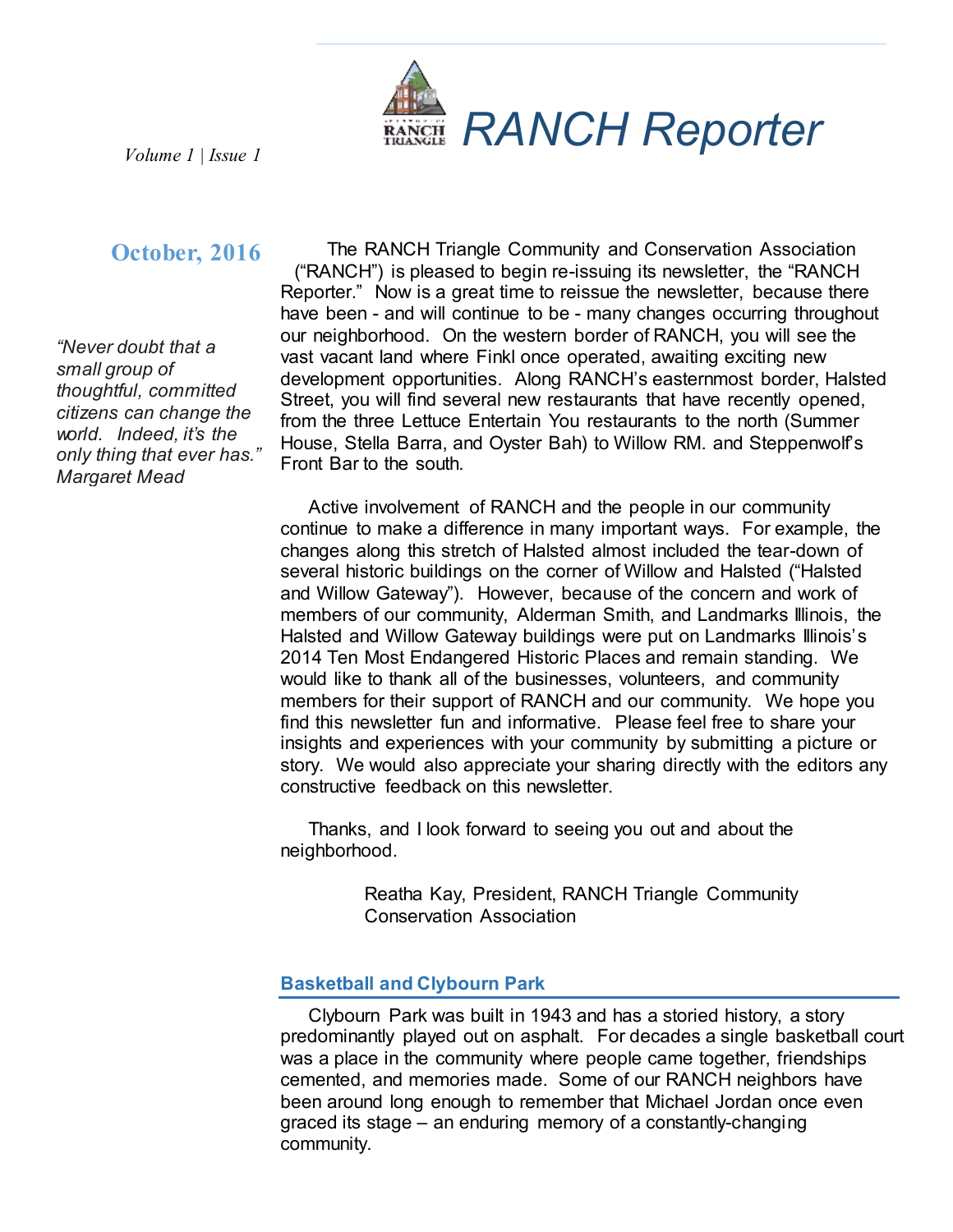The basketball court sat idle a couple years ago, its backboards and rims exhausted, its lines faded by the years, as though the story had come to an end. Thankfully, the Chicago Park District replaced the backboards late last summer, and thanks to Ranch Triangle's partnership with Olivet Nazarene University, which has donated \$30,000 toward this project, the court will be repaved later this year. Olivet, the Chicago Cubs' official educational partners and summer home of the Chicago Bears, has graciously agreed to fund the majority of the costs of the project.1

If you have ever played basketball at Clybourn Park, then you have seen that this has been a space where there is a convergence of African American, Hispanic and White neighbors. "[While Chicago] remains one of the most segregated large cities in the country,"<sup>2</sup> there are pockets throughout the city where neighborhoods and people converge, providing an incredible opportunity to build bridges. Clybourn Park is one such pocket. Basketball is a language that crosses barriers, and basketball courts provide children and adults a place to stay active and engaged. In the bustle of urban life, city parks can offer an oasis of community, and rehabbing the Clybourn Park basketball court holds the promise of revitalizing that connection.

Ranch Triangle is excited about this ongoing development and is grateful to Alderman Hopkins and to Olivet Nazarene University for the investment it is making in our community! We look forward to many more pickup games!

Lauren Seaman - Lauren is a resident of RANCH, a member of the RANCH Board and Vice President of RANCH. We are grateful to Lauren for all his work with RANCH, including connecting Olivet Nazarene University with the Clybourn basketball renovation project.

#### **One of Summer's Greatest Hits - The 3rd Thursday Concert Series**

The 3rd Thursday Concerts began as a single concert that RANCH put on to show our appreciation to Adams Park. Adams has always been kind enough to allow RANCH to use the field house for our monthly Board of Director's and our Planning Committee Meetings. For more information go to http://www.ranchtriangle.org/. The very first concert I produced at Adams Park was in 2006. The band was called Take 5 and featured

 $\overline{a}$ 

<sup>1</sup> We would also like to thank Alderman Brian Hopkins for committing to find the additional funding necessary to paint and finish the court, after the project cost estimates were increased by more than \$6,000 due to additional unforeseen costs.

<sup>2</sup> Bowean, L. (2016, Jan. 4). "Segregation declines in Chicago, but city still ranks high, census data show," *Chicago Tribune*, p. 1. Retrieved from http://chicagotribune.com.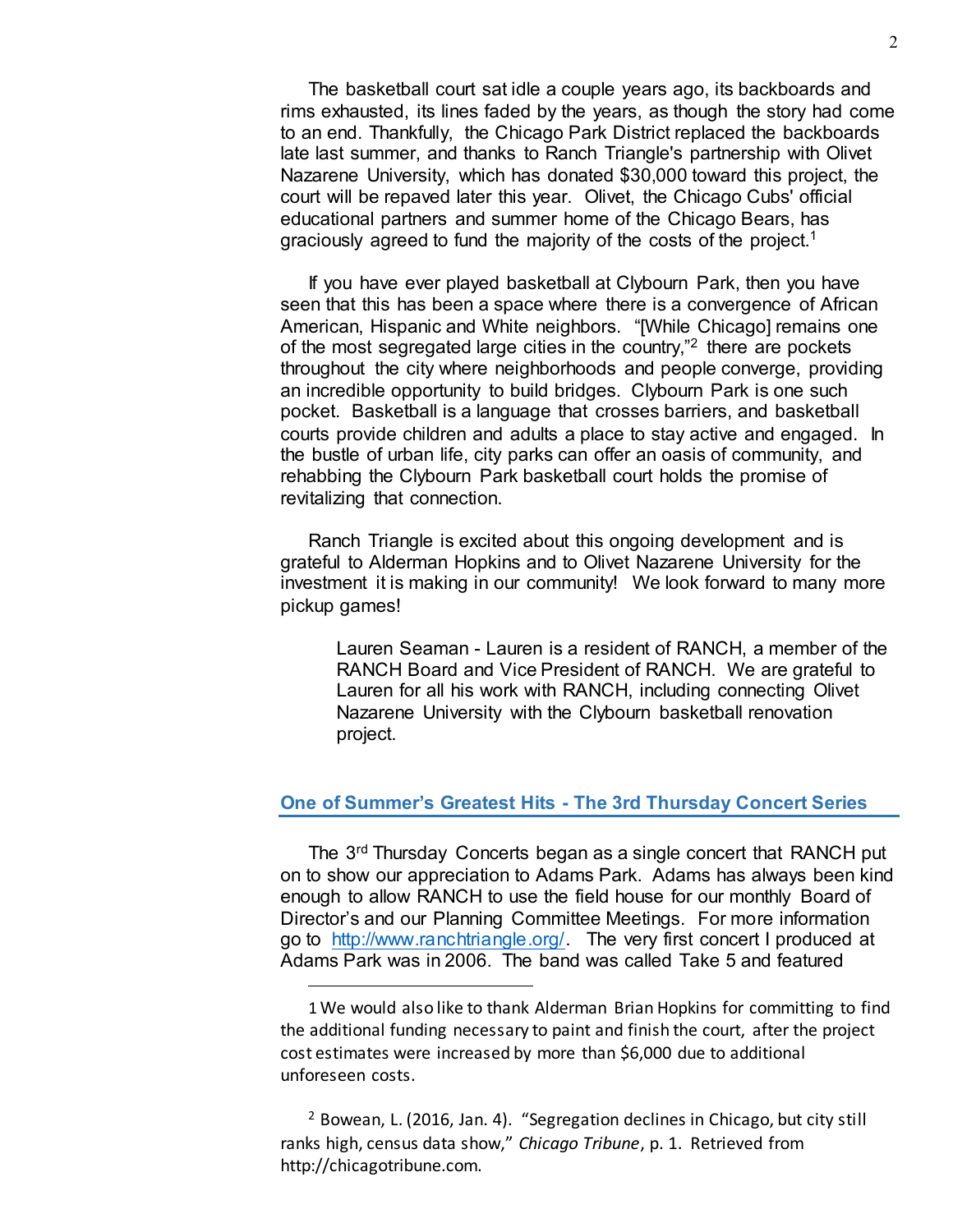some Chicago Park District Supervisors who sidelined as musicians. They had an 8-piece band that could really swing. They also played in 2008. In 2007, the band was the Nelson Gill quartet.

As the popularity grew, we began to add more concerts. In 2010, we added a second concert and by 2012, we added a third. That's when we branded the event, the 3rd Thursday Concert Series. Other featured



October, 2016 picture of western corner of Willow and Halsted intersection.

bands include Adams Park favorites: The Dave Rudolf Quartet, Boomshakalaka and School of Rock. The event has grown in size and scope. Now, the 3<sup>rd</sup> Thursday Concerts are co-produced with Adams Park Advisory Council President Lori Benvenuto and Adam's Park Supervisor Maureen Belling. We've enlisted Lifeway/Kefir as a corporate sponsor. The company President, Julie Smolyansky, is a neighbor, a RANCH member, and an active participant in the community. They underwrite one of the three concerts and provide healthy pro-bug snacks at all of the concerts. For those of you who still attend Lollapalooza (and yes I do), Lifeway is a major sponsor of the Lolla Kid's stage. Amato's Pizza began delivering pizzas for the concerts last year. The concerts begin at 6:30 and end at 8:00 pm because hey, those kids have to get in bed before it gets too late. We've had concerts where the attendance has pushed 300. When we first started, it was maybe 100.

The 3<sup>rd</sup> Thursday Concert series is a great chance to expose your kids to live music, in an ideal park setting. Adams Park is a gem in RANCH. It's a great joy to produce live music there. My son Conrad saw his first live concert there. His son Liam saw his first live concert there. And that's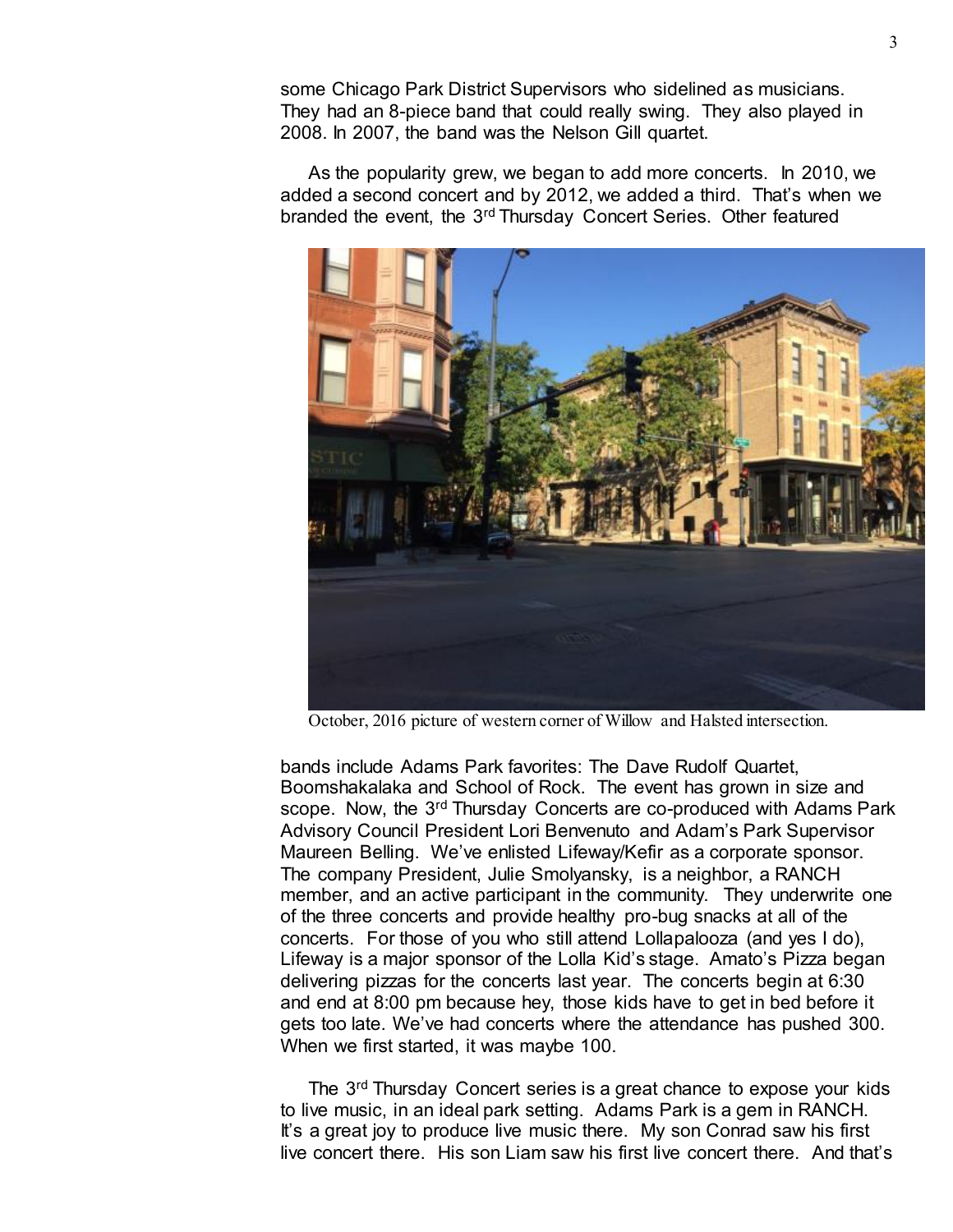what it's all about, providing a little bit of rock and roll for the families in the neighborhood on a hot summer night.

Randy Steinmeyer - Randy is RANCH's Park Committee Chair, a former member of the RANCH Board, and immediate past president of RANCH. We are grateful for all the work Randy does for RANCH and the neighborhood.

### **Changes Coming to Privet Park**

A new playground is coming to Privet Park! In addition to the renovation of the basketball court at Clybourn Park, Privet Park is receiving new playground equipment through the Chicago Plays! program. We would like to thank RANCH, Mayor Emanuel, Alderman Smith, Friends of the Parks and the Chicago Park District for helping to make this renovation happen. The installation is currently under way and should be completed this fall. The renovations will give the park a needed face-lift, and provide children with newer and safer equipment on which to play. The importance of play in child development is well documented, $3$  and by caring for and renovating our parks and playgrounds, we not only show our care and investment in our community, we also help ensure that children have access to spaces where they can play, explore, socialize, exercise and express their creativity. We are grateful to all who have helped improve our neighborhood, parks and playgrounds, giving us, children and adults alike, more opportunities to play.

#### **Opportunities to Serve**

## Congratulations to Anixter Center's Jack Ehrlich Literacy Program on its 25th anniversary!!

Being new to Chicago or new to the neighborhood, volunteer opportunities and rewarding ways to participate in the community are not always apparent. For example, did you know that just north of RANCH Triangle is the only free adult literacy program that serves people with disabilities? Twenty-five years ago, Anixter Center realized that literacy was essential in its efforts to enhance the lives of people with disabilities. To answer that need, Anixter Center created the Jack Ehrlich Literacy Program, the first and only Chicago area literacy program, and possibly the only one in the State of Illinois, that focuses on the unique needs of individuals with disabilities. While Anixter Center offers some small groups in subjects such as computers, basic math, creative wring and reading, through the Literacy Program, adult learners determine the goals

 <sup>3</sup> Kenneth R. Gisburg, *et al.*, "The Importance of Play in Promoting Healthy Child Development and Maintaining Strong Parent-Child Bonds," *American Academy of Pediatricts*, vol. 119, no. 1 (Jan. 2007): 182-191.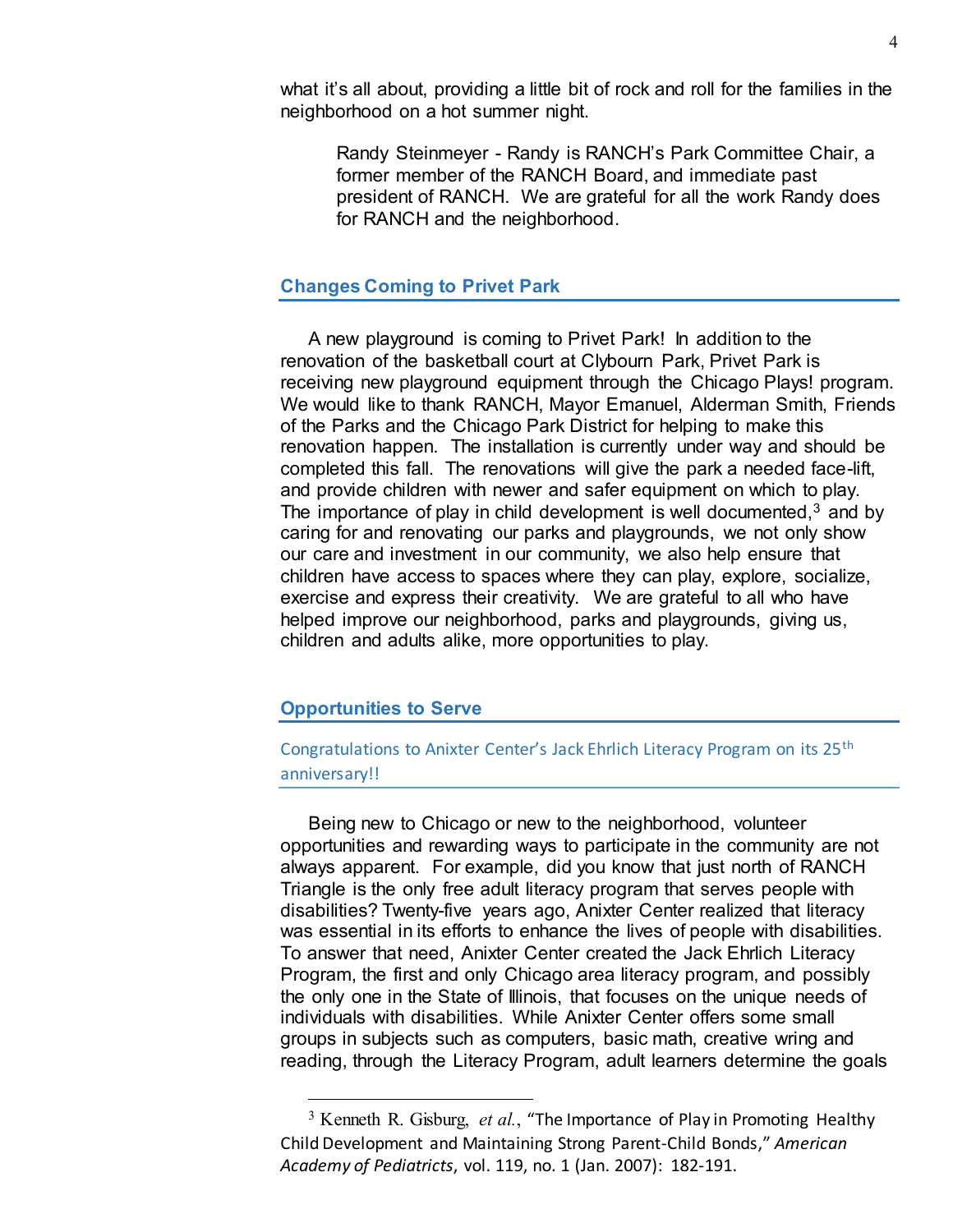that are important to their lives and work on accomplishing them with their tutor. Goals can vary from the ability to understand prescription drug instructions, reading a map, gaining computer skills, learning the alphabet, or finding a job. Volunteer tutors commit at least one hour each week for at least three months, although, on average, tutors remain in the program for two years. The tutoring experience can benefit both the learner and the tutor. Anixter Center could not assist so many individuals without the dedication of its volunteers. Despite the success of its program, or, indeed, because of its success, these services are much sought after and there is a long wait list of adult learners eager to be matched with a tutor. If you are interested in being a volunteer tutor, contact the Literacy Coordinator at the 773-928-8200, ext. 239 or email rroosey@anixter.org to find out more information. There are also many other volunteer opportunities at Anixter Center.

Congratulations again to Anixter Center's Jack Ehrlich Literacy Program on its 25 years of success and, with your support, its continued success.

### **Upcoming Events**

*Halloween Tricks and Treats on Armitage Street* – Sunday, October 30, 2016 from 11:00 – 2:00 at the Bridgeview Bank parking lot. Treats, entertainment for the children and costume contests for family (group), children and dogs with prizes to be won! Don't miss it!

Brought to you by Bridgeview Bank, RANCH Triangle, Chicago Bagel Authority, Gepperth's Meat Market, DavidsTea, Willow RM., Barker & Meowsky, Armitage Hardware, and Insomnia Cookies.

*Spooktacular 2016* - The Lincoln Park Chamber of Commerce and Clark Street Lincoln Park announce the return of Spooktacular, one of Chicago's best family friendly Halloween celebrations, on Sunday, October 30, 2016 from 1:00 – 4:00 p.m. on Clark Street in Lincoln Park between Armitage and Diversey and the south side of Diversey from Orchard to Lakeview.

Leading up to Spooktacular, Clark Street in Lincoln Park hosts its annual Scarecrows on Parade competition beginning Saturday, October 8. The public is encouraged to vote for their favorites at VisitClarkStreet.com. Voters will automatically be entered for a chance to win Spooktacular prizes including gift baskets and certificates from participating Lincoln Park businesses.

Please remember to support your local businesses, because they support your community.